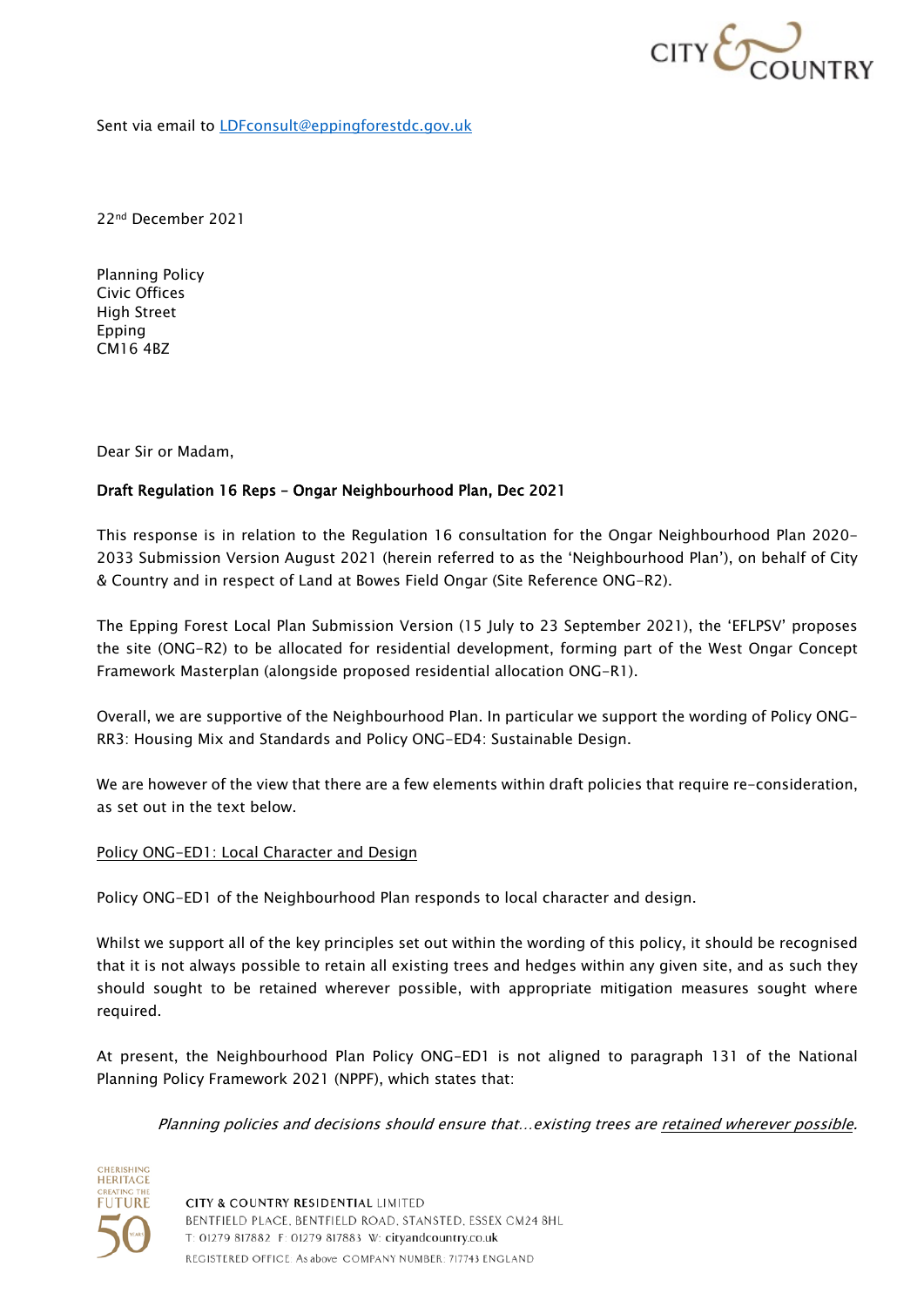Secondly, it is also recognised that a singular approach to all front boundary treatments for any dwellings is not always appropriate, and the boundary treatment for each new plot should be assessed on a case-bycase basis; as such this should be reflected in the wording of ONG-ED1.

The EFDLPSV Policy DM 3 sets out the below wording, suggesting that proposals should be:

Ensuring the sensitive use of design, layout, materials and external finishes.

This policy can be much more closely adhered to without the Neighbourhood Plan prescribing a singular approach to front boundary treatments only.

The current wording of the policy read as follows, with suggested additions shown in bold:

1. New-build development, including extensions, and alterations to existing dwellings must complement the rural character of the Ongar Parish and the specific character of the immediate context, creating a locally distinctive sense of place. This includes:

a) Complementing the existing rural 'townscape' character in terms of height, scale, massing, and degree of set-back of building frontages from the road in accordance as to whether the development is in the town centre of Chipping Ongar, infill of the built up area, edge of settlement of the surrounding rural villages and hamlets of Shelley, Marden Ash and Greensted or in the countryside;

b) Using high quality and durable materials, with a high standard of finish, with locally indigenous materials, in particular, being welcomed;

c) Retaining existing trees and hedges, wherever possible as well as including new planting, including in the street scene, using native local species;

d) Using hedges or low-level (1 metre or less) masonry walls constructed of local materials for front boundary treatments; where appropriate to the street scene and wider context.

e) Using landscape buffers with open glimpses to the surrounding countryside, to create a soft transition for development on the edge of the rural area;

f) Incorporating views and glimpses to surrounding countryside in layout and form of development.

2. Innovative and creative design solutions designed for the specific site and context will be welcomed, especially where they incorporate superior environmental performance.

It is therefore considered that the above caveats added into Policy ONG:ED1, would ensure that the policy is sufficiently appropriate, flexible and aligned to the NPPF.

## Policy ONG-ED6: Landscape and Amenity Buffer Zones and Interpretation of ONG-ED6:

Policy ONG-ED6 of the Neighbourhood Plan reads as below: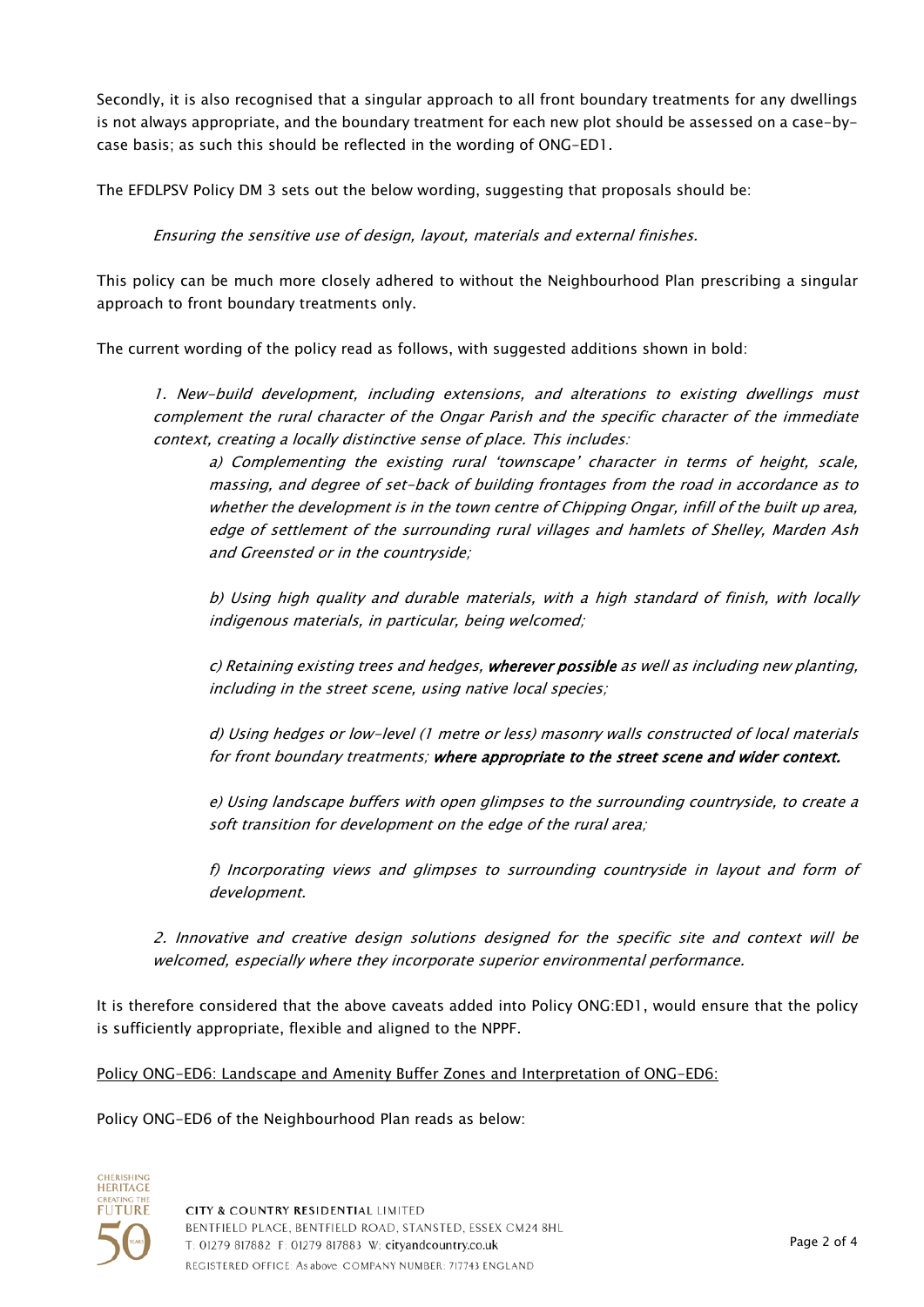1. Development that flanks existing housing must include sufficient landscape or garden separation to protect the amenities of the occupiers of that housing.

2. In developing Local Plan site ONG.R2, a landscape buffer should be provided to the south and east boundaries where the site flanks the rear gardens of existing houses in Great Lawn and The Pavilions (see plan 7.7).

Plan 7.7 shows a landscape buffer area along the western boundary of ONG.R2 (hatched blue). Although this specifies that the plan is 'not drawn to scale', the indicative buffer width does not look proportionate and appears over-sized given the site and the context of its surroundings, which could be misleading. Furthermore, the subsequent Interpretation of ONG-ED6 section of the Neighbourhood Plan, states the following:

Although the policy does not specify the depth of the buffer, it is envisaged that it would be around 15 metres in depth, to provide an effective buffer.

Although it is appreciated that any forthcoming scheme on ONG-R2 needs to consider the relationship between the current properties in Great Lawn and The Pavillions in particular, and that a landscaped buffer could be an appropriate response, the suggestion that the buffer would be around 15 metres deep in order to be effective cannot be supported.

The depth of an appropriate buffer should be assessed and determined on a case-by-case basis, rather than a 'blanket' approach, so that the approach is proportionate within the individual site's context and is an element that should be discussed as part of the concept framework process, as required by the EFLPSV. It is therefore proposed that the following section of the Interpretation of ONG-ED6 wording is deleted as below:

Although the policy does not specify the depth of the buffer, it is envisaged that it would be around 15 metres in depth, to provide an effective buffer.

Additionally, this current approach does not accord with paragraph 125 of the NPPF (as set out below), as it does not encourage an efficient use of land.

Area-based character assessment, design guides and codes and masterplans can help ensure that land is used efficiently while also creating beautiful and sustainable places.

Plans should contain policies to optimise the use of the land in their area and meet as much of the identified housing need as possible.

We therefore consider that the proposed change would ensure that sufficient flexibility is imbedded within the policy, so that a reasonable, appropriate approach can be determined for each individual site. Furthermore, this policy approach should be in accordance with the NPPF and ensure that land is used efficiently, whilst creating attractive and sustainable places.

Please do let us know if you have any queries.